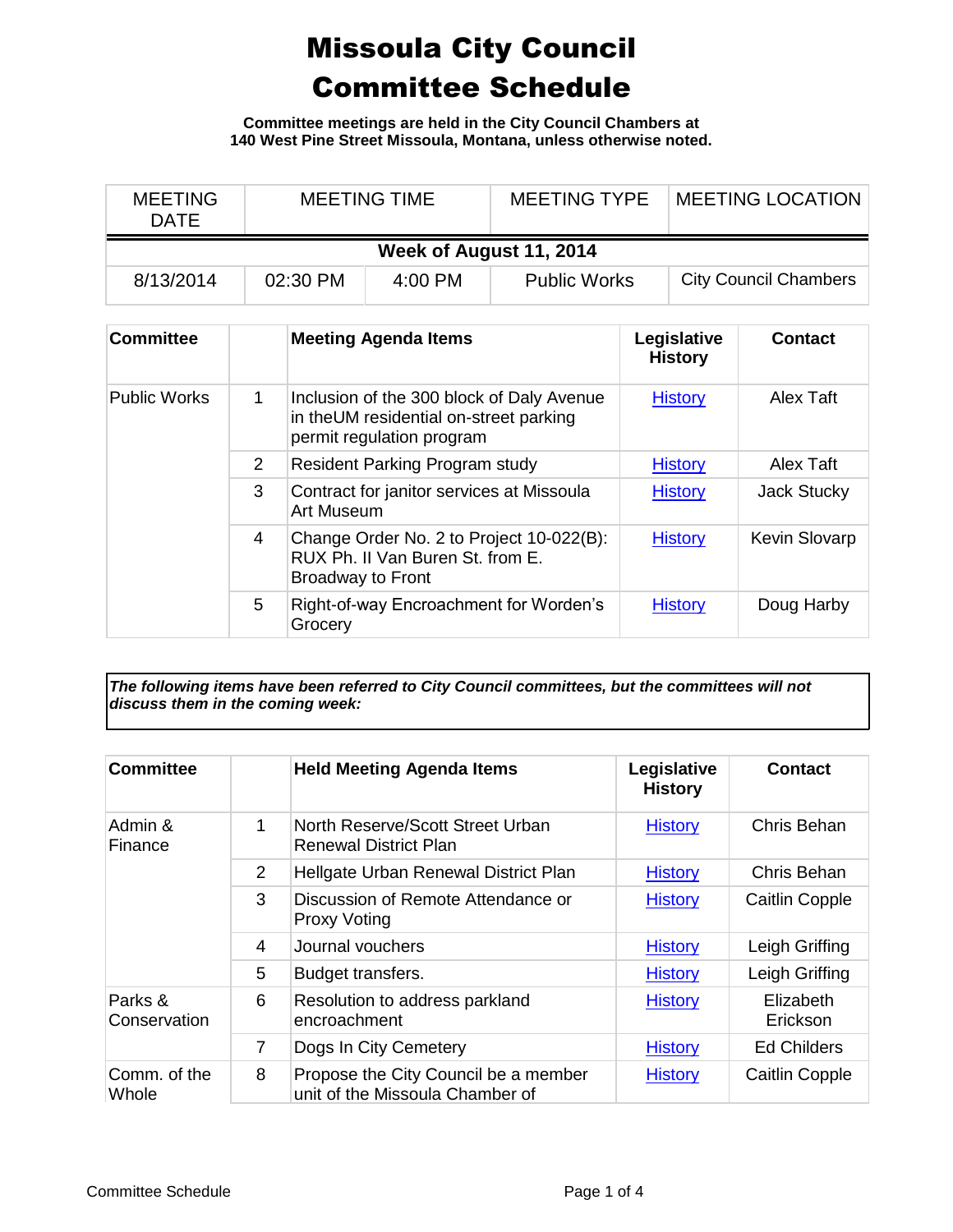## Missoula City Council Committee Schedule

**Committee meetings are held in the City Council Chambers at 140 West Pine Street Missoula, Montana, unless otherwise noted.**

|                        |    | Commerce.                                                                                                                                                                                        |                |                                              |
|------------------------|----|--------------------------------------------------------------------------------------------------------------------------------------------------------------------------------------------------|----------------|----------------------------------------------|
|                        | 9  | Every Voice Engaged--A Municipal<br>Gaming Tool to engage the public in<br>budget prioritization                                                                                                 | <b>History</b> | Caitlin Copple                               |
|                        | 10 | Next Generation Broadband for City of<br>Missoula & Missoula County                                                                                                                              | <b>History</b> | Caitlin Copple,<br><b>Jason Wiener</b>       |
|                        | 11 | i3 Teen Council discussion                                                                                                                                                                       | <b>History</b> | <b>Jason Wiener</b>                          |
|                        | 12 | Updates from Council representatives on<br>the Health Board, Community Forum,<br><b>Transportation Policy Coordinating</b><br>Committee, other boards and<br>commissions as necessary. (Ongoing) | <b>History</b> | <b>Marilyn Marler</b>                        |
|                        | 13 | Update from Missoula Economic<br>Partnership President/CEO James<br>Grunke                                                                                                                       | <b>History</b> | <b>Marilyn Marler</b>                        |
|                        | 14 | Bi-annual meeting with the Chamber of<br>Commerce                                                                                                                                                | <b>History</b> | <b>Marilyn Marler</b>                        |
|                        | 15 | Conference updates and information<br>sharing                                                                                                                                                    | <b>History</b> | <b>Marilyn Marler</b>                        |
|                        | 16 | Missoula County Public Schools update--<br>Smart Schools 2020                                                                                                                                    | <b>History</b> | <b>Jason Wiener</b>                          |
| Land Use &<br>Planning | 17 | Annexation, (see separate list at City<br>Clerk's Office for pending annexations)<br>(Ongoing in committee)                                                                                      | <b>History</b> | Marty Rehbein                                |
|                        | 18 | Discussion of City planning issues with<br>members of the Planning Board.                                                                                                                        | <b>History</b> | <b>Bob Jaffe</b>                             |
|                        | 19 | Adopt broadband standards for the City of<br>Missoula                                                                                                                                            | <b>History</b> | <b>Caitlin Copple</b><br>and Jason<br>Wiener |
| Pub. Safety &          | 20 | <b>Discussion about Block Parties</b>                                                                                                                                                            | <b>History</b> | <b>Emily Bentley</b>                         |
| Health                 | 21 | Discuss plans to resolve natural gas-like<br>odors in Northside and Westside<br>neighborhoods                                                                                                    | <b>History</b> | Bryan von<br>Lossberg                        |
|                        | 22 | Fire Department update.                                                                                                                                                                          | <b>History</b> | Jason Diehl                                  |
|                        | 23 | Discussion of sexual assault prevention<br>campaign and consideration of unfunded<br>crime victim advocate urban outreach<br>position.                                                           | <b>History</b> | <b>Caitlin Copple</b>                        |
|                        | 24 | Safety aspects of management of the<br>urban deer population in the city of<br>Missoula.                                                                                                         | <b>History</b> | Dick Haines, Jon<br><b>Wilkins</b>           |